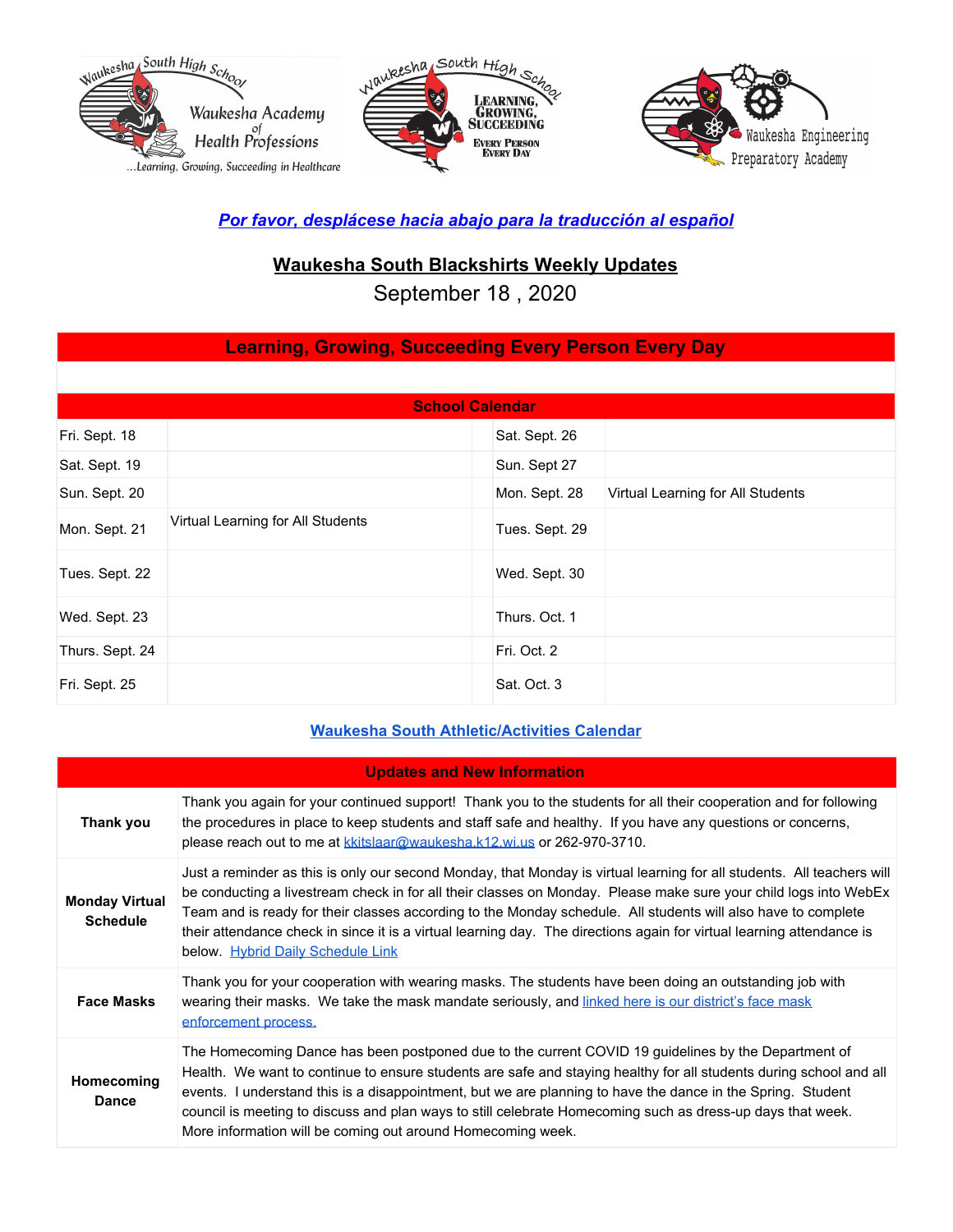





| <b>Freshmen MAP</b><br><b>Testing</b>                            | Next week all freshmen will be taking the MAPs test for reading and math on their face-to-face days. The results of<br>the MAP testing will be used to support student learning and meeting the needs of all students. It is very important<br>that they have their iPads updated to the most current version of IOS and that they bring their iPads charged and<br>ready to go. I recommend sending students with chargers, as their iPads are used continuously throughout the<br>day.                                                                                                        |
|------------------------------------------------------------------|-------------------------------------------------------------------------------------------------------------------------------------------------------------------------------------------------------------------------------------------------------------------------------------------------------------------------------------------------------------------------------------------------------------------------------------------------------------------------------------------------------------------------------------------------------------------------------------------------|
| <b>Virtual</b><br><b>Attendance</b>                              | A virtual attendance update: Students that are in a virtual study hall, release, WCTC class, etc won't have a "check<br>in" button any longer. This means they will not have to "check-in" during those classes on virtual learning days.<br>This is a video that was shared out earlier, but I wanted to include it again. This video shows students how to take<br>their own attendance in IC on their virtual days, Video Link - How to take your virtual attendance                                                                                                                         |
|                                                                  | I wanted to share with you that if you call in your child and you see this changed to NVP later on, it will not<br>penalize the student in any way. You will not be receiving attendance letters unless your child is truly taking<br>advantage of the virtual learning and has severe chronic truancy on both virtual days and face-to-face days.                                                                                                                                                                                                                                              |
| <b>Agendas</b>                                                   | This week, all students received an agenda. This will serve as a way to organize their assignments and for<br>hallpasses. If your child has not received one, they can see Mrs. D'Angelo in the office or Mrs. Fafalios at the<br>Welcome desk for one. Click here for the communication sent to students.                                                                                                                                                                                                                                                                                      |
| <b>Dress Code</b>                                                | First, thank you to all of our students for making sure that they are wearing their face masks and keeping social<br>distance. We do want to remind students and families that the School District of Waukesha has a dress code.<br>The area that we will be reteaching and reinforcing to students will be around headwear. If you could remind your<br>son/daughter that hats and hoods are not allowed under the SDW dress code policy, that would go a long way in<br>creating a partnership with expectations between home and school. Thank you.                                          |
|                                                                  | <b>AVID</b>                                                                                                                                                                                                                                                                                                                                                                                                                                                                                                                                                                                     |
|                                                                  | AVID is a system that focuses on instruction, leadership, culture, systems. AVID stands for Advancement Via<br>Individual Determination. The goal of an AVID school is to foster a safe and open culture, create and hold high<br>expectations for teachers and students, and build collaboration in all classrooms. Through research-based<br>practices of instruction, teachers grow professionally by using AVID strategies in their classroom, and students<br>build ownership and accountability with their own learning through these strategies. AVID's mission statement is             |
| <b>What is AVID</b>                                              | "to close the opportunity gap by preparing all students for college readiness and success in a global society." AVID<br>practices are seen schoolwide where we have a focus on building college readiness skills through WICOR<br>(writing, inquiry, collaboration, organization, and reading). We also have AVID Elective classes that run<br>throughout the school day, where students build the skills of WICOR as well as work towards applying and being<br>accepted into a 2- or 4-year university. Here is a one-page document that also shares what "AVID Is" and what<br>"AVID Isn't". |
| <b>AVID Senior</b><br><b>2020 Data</b>                           | We wanted to share and celebrate our AVID Seniors from last school year. Please look at this document, and see<br>all of the accomplishments our AVID seniors had in their 4-years at South.                                                                                                                                                                                                                                                                                                                                                                                                    |
|                                                                  | <b>Counseling Corner</b>                                                                                                                                                                                                                                                                                                                                                                                                                                                                                                                                                                        |
| <b>Early College</b><br><b>Credit Program</b><br>& Start College | The Early College Credit Program (ECCP) and Start College Now Program (SCN) is available to juniors and<br>seniors at any high school in Wisconsin. Students can attend a college or university, while continuing their high<br>school classes. There are very strict requirements and deadlines. To learn more please visit: ECCP/SCN<br>Information.                                                                                                                                                                                                                                          |
| <b>Now</b>                                                       | Spring 2021 Deadline: October 1st.                                                                                                                                                                                                                                                                                                                                                                                                                                                                                                                                                              |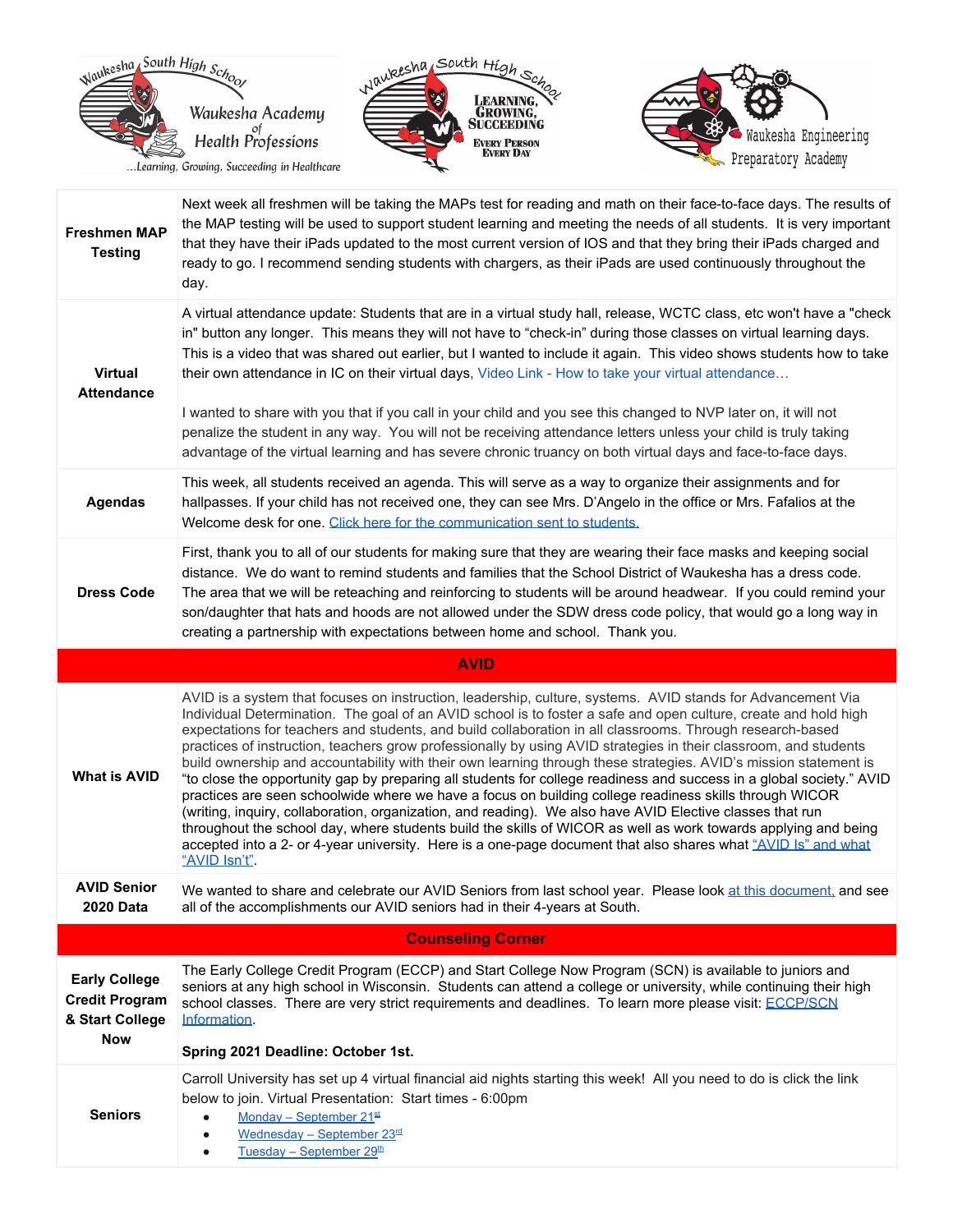

Learning, Growing, Succeeding in Healthcare





 $\bullet$  [Wednesday](https://my.carrollu.edu/ICS/Admission/Online_Information_Sessions.jnz?portlet=Online_Meetings&meeting=133) – October 14<sup>[th](https://my.carrollu.edu/ICS/Admission/Online_Information_Sessions.jnz?portlet=Online_Meetings&meeting=133)</sup>

|                                                  | <b>Ongoing Information</b>                                                                                                                                                                                                                                                                                                                                                                                                                                                                                               |
|--------------------------------------------------|--------------------------------------------------------------------------------------------------------------------------------------------------------------------------------------------------------------------------------------------------------------------------------------------------------------------------------------------------------------------------------------------------------------------------------------------------------------------------------------------------------------------------|
|                                                  | <b>Hybrid Schedule   Hybrid Daily Schedule Link</b>                                                                                                                                                                                                                                                                                                                                                                                                                                                                      |
| Waukesha<br><b>South</b><br><b>Announcements</b> | Here is a link to the Waukesha South Announcements with additional information.                                                                                                                                                                                                                                                                                                                                                                                                                                          |
| Yearbook                                         | Below are links to yearbook information.<br>Order a Yearbook<br><b>Senior Pictures Deadline Information and Guidelines</b>                                                                                                                                                                                                                                                                                                                                                                                               |
| <b>Free Breakfast</b><br>and Lunch               | I wanted to include this link again in this communication as a reminder about the <i>Free Breakfast and Lunch</i><br>starting on Tuesday, September 8. Also, as a reminder there is a free breakfast and lunch available at the end of<br>the day for all students that want one for the virtual learning days. The location of this pick-up is outside of Door 1<br>(new main entrance) and the cafeteria. This is also where students can pick-up breakfast each morning. This is<br>the schedule for the high school. |
| <b>District Family</b><br><b>Calendar</b>        | Here is a link to the District Family 2020-2021 Calendar                                                                                                                                                                                                                                                                                                                                                                                                                                                                 |

As always, if you have any questions or need something please don't hesitate to reach out to me.

Have a great weekend!

Kevin Kitslaar Principal Waukesha South High School Waukesha Engineering Preparatory Academy Waukesha Academy of Health Professions [kkitslaar@waukesha.k12.wi.us](mailto:kkitslaar@waukesha.k12.wi.us) 262-970-3710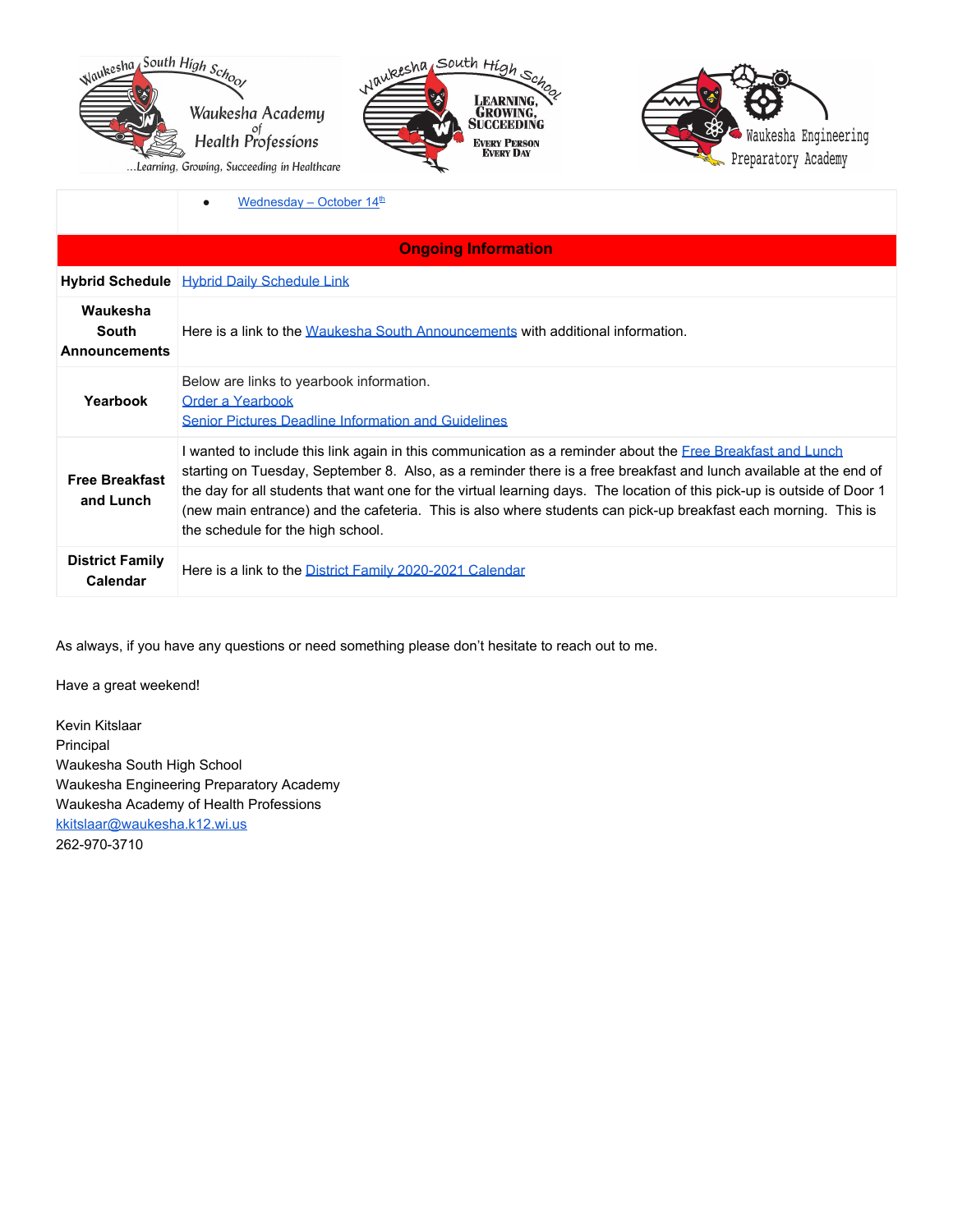





# **Actualizaciones semanales de los Blackshirts de la escuela Waukesha South** 18 de septiembre de 2020

| Aprendiendo, creciendo, creando éxito en cada persona cada día |                                                                |                      |                                                |
|----------------------------------------------------------------|----------------------------------------------------------------|----------------------|------------------------------------------------|
|                                                                |                                                                |                      |                                                |
| Calendario escolar                                             |                                                                |                      |                                                |
| Vier., 18 de sep                                               |                                                                | Sáb., 26 de sep      |                                                |
| Sáb., 19 de sep                                                |                                                                | Dom., 27 de sep      |                                                |
| Dom., 20 de sep                                                |                                                                | Lun., 28 de sep      | Aprendizaje virtual para todos los estudiantes |
|                                                                | Lun., 21 de sep Aprendizaje virtual para todos los estudiantes | Mart., 29 de sep     |                                                |
| Mart., 22 de sep                                               |                                                                | Miérc., 30 de<br>sep |                                                |
| Miérc., 23 de<br>sep                                           |                                                                | Juev., 1 de oct      |                                                |
| Juev., 24 de sep                                               |                                                                | Vier., 2 de oct      |                                                |
| Vier., 25 de sep                                               |                                                                | Sáb., 3 de oct       |                                                |

#### **Calendario atlético/de actividades extra [curriculares](https://goblackshirts.com/) de Waukesha South**

|                                                                        | Actualizaciones y nueva información                                                                                                                                                                                                                                                                                                                                                                                                                                                                                                                |
|------------------------------------------------------------------------|----------------------------------------------------------------------------------------------------------------------------------------------------------------------------------------------------------------------------------------------------------------------------------------------------------------------------------------------------------------------------------------------------------------------------------------------------------------------------------------------------------------------------------------------------|
| <b>Gracias</b>                                                         | ¡Gracias de nuevo por su continuo apoyo! Gracias a todos los estudiantes por su cooperación y por seguir los<br>procedimientos para mantener a los estudiantes y al personal seguros y saludables. Si tiene alguna pregunta o<br>preocupación, por favor comuníquese conmigo a kkitslaar@waukesha.k12.wi.us o 262-970-3710.                                                                                                                                                                                                                        |
| <b>Horario virtual</b><br>del lunes                                    | El lunes es día de aprendizaje virtual para todos los estudiantes. Todos los maestros harán un chequeo en vivo<br>de todas sus clases el lunes. Por favor, asegúrese de que su hijo se conecta al equipo de WebEx y está listo<br>para sus clases de acuerdo con el horario de los lunes. Todos los estudiantes también tendrán que completar su<br>registro de asistencia ya que es un día de aprendizaje virtual. Las instrucciones para la asistencia al aprendizaje<br>virtual se encuentran a continuación. Enlace al horario diario híbrido  |
| <b>Máscaras</b><br>faciales                                            | Gracias por su cooperación con el uso de máscaras. Los estudiantes han estado haciendo un excelente trabajo<br>con el uso de sus máscaras. Nos tomamos el mandato de las máscaras en serio, y aquí está el proceso debido<br>al rechazo del uso de mascarillas de nuestro distrito.                                                                                                                                                                                                                                                                |
| El baile escolar<br>"Homecoming"                                       | El baile escolar "Homecoming" ha sido pospuesto debido a las actuales directrices COVID 19 del Departamento<br>de Salud. Queremos continuar asegurando que los estudiantes estén seguros y se mantengan sanos durante la<br>escuela y todos los eventos. Entiendo que esto es una decepción, pero planeamos tener el Baile en la<br>primavera. El consejo estudiantil se reunirá para discutir y planear formas de celebrar el regreso a clases, como<br>días de vestimenta esa semana. Se dará más información durante la semana de "Homecoming . |
| <b>Exámenes de</b><br><b>MAP para</b><br>estudiantes del<br>$9°$ grado | La próxima semana todos los estudiantes del 9º grado tomarán el examen MAP para lectura y matemáticas en<br>sus días de educación cara a cara. Los resultados del examen MAP se usarán para apoyar el aprendizaje de los<br>estudiantes y satisfacer las necesidades de todos los estudiantes. Es muy importante que tengan sus iPads                                                                                                                                                                                                              |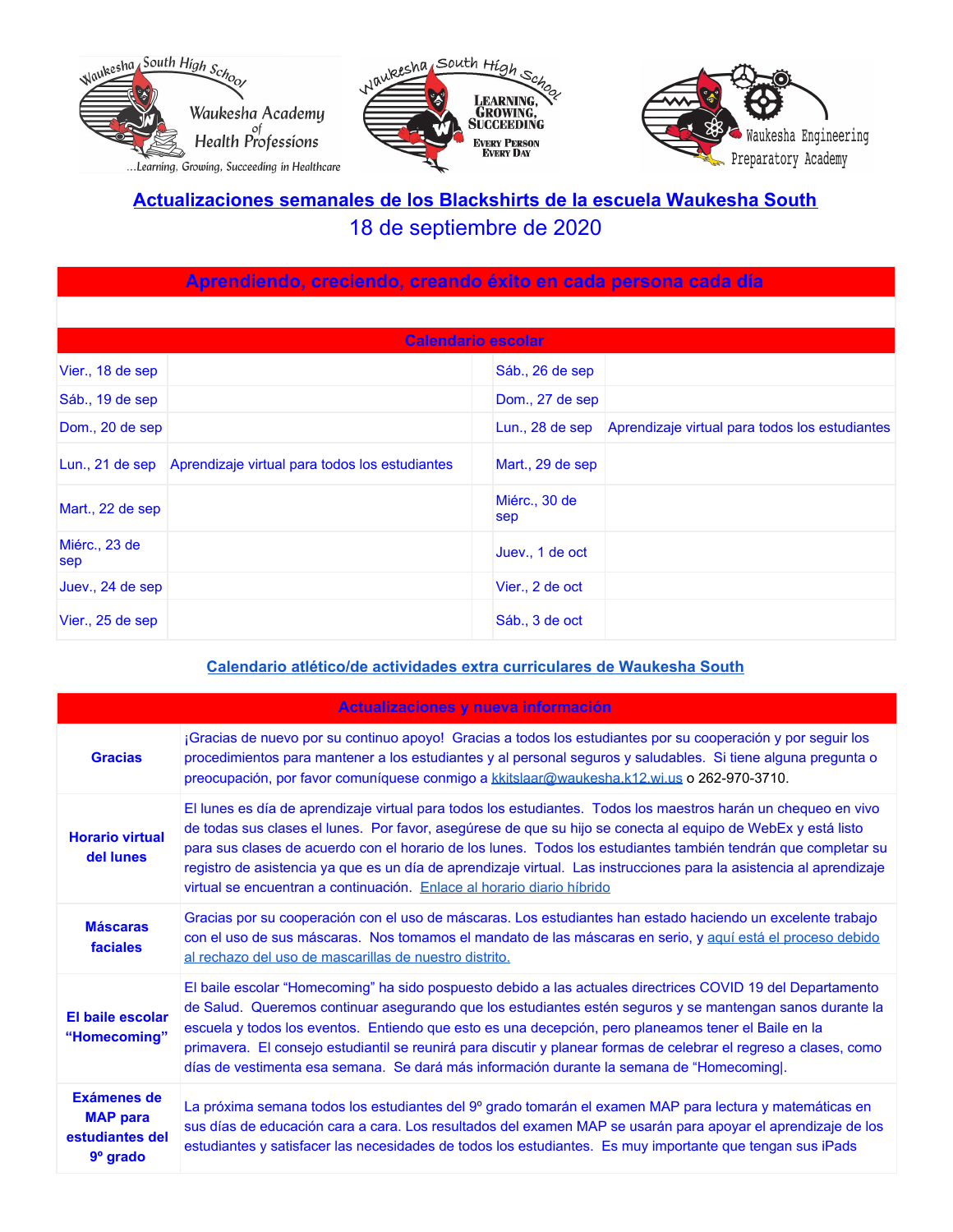





|                                                                                                                                                   | actualizados con la versión más reciente de IOS y que traigan sus iPads cargados y listos para usar. Recomiendo<br>que sus estudiantes traigan consigo los cargadores, ya que sus iPads se usan continuamente durante el día.                                                                                                                                                                                                                                                                                                                                                                                                                                                                                                                                                                                                                                                                                                                                                                                                                                                                                                                                                                                                                                                                                                                                                                     |
|---------------------------------------------------------------------------------------------------------------------------------------------------|---------------------------------------------------------------------------------------------------------------------------------------------------------------------------------------------------------------------------------------------------------------------------------------------------------------------------------------------------------------------------------------------------------------------------------------------------------------------------------------------------------------------------------------------------------------------------------------------------------------------------------------------------------------------------------------------------------------------------------------------------------------------------------------------------------------------------------------------------------------------------------------------------------------------------------------------------------------------------------------------------------------------------------------------------------------------------------------------------------------------------------------------------------------------------------------------------------------------------------------------------------------------------------------------------------------------------------------------------------------------------------------------------|
| <b>Asistencia</b><br>virtual                                                                                                                      | Una actualización de la asistencia virtual: Los estudiantes que tengan una hora de estudio (study hall) virtual, una<br>hora libre, una clase de WCTC, etc. ya no tendrán un botón de "check in". Esto significa que no tendrán que<br>"registrarse" durante esas clases en los días de aprendizaje virtual. Este es un video que se compartió antes,<br>pero quería incluirlo de nuevo. Este video muestra a los estudiantes cómo tomar su propia asistencia en IC en<br>sus días virtuales, Enlace de video - como tomar tu asistencia                                                                                                                                                                                                                                                                                                                                                                                                                                                                                                                                                                                                                                                                                                                                                                                                                                                          |
| <b>Agendas</b>                                                                                                                                    | Esta semana, todos los estudiantes recibieron una agenda. Esto servirá para organizar sus tareas y para los<br>pases de clase. Si su hijo no ha recibido una, pueden ver a la Sra. D'Angelo en la oficina o a la Sra. Fafalios en el<br>mostrador de bienvenida para una. Haga clic aquí para ver la comunicación enviada a los estudiantes.                                                                                                                                                                                                                                                                                                                                                                                                                                                                                                                                                                                                                                                                                                                                                                                                                                                                                                                                                                                                                                                      |
| Código de<br>vestimenta                                                                                                                           | Primero, gracias a todos nuestros estudiantes por asegurarse de que llevan sus máscaras faciales y mantener la<br>distancia social. Queremos recordarles a los estudiantes y a las familias que el Distrito Escolar de Waukesha<br>tiene un código de vestimenta. El área que enseñaremos y reforzaremos a los estudiantes será sobre lo que<br>pueden llevar en la cabeza. Si pudiera recordar a su hijo/hija que los sombreros y capuchas no están permitidos<br>bajo la política del código de vestimenta del distrito, eso ayudaría mucho a crear una asociación con expectativas<br>entre el hogar y la escuela. Gracias.                                                                                                                                                                                                                                                                                                                                                                                                                                                                                                                                                                                                                                                                                                                                                                    |
|                                                                                                                                                   | <b>AVID</b>                                                                                                                                                                                                                                                                                                                                                                                                                                                                                                                                                                                                                                                                                                                                                                                                                                                                                                                                                                                                                                                                                                                                                                                                                                                                                                                                                                                       |
| ¿Qué es AVID?                                                                                                                                     | AVID es un sistema que se centra en la instrucción, el liderazgo, la cultura, los sistemas. AVID significa Avance a<br>Vía la Determinación Individual. El objetivo de una escuela AVID es fomentar una cultura segura y abierta, crear<br>y mantener altas expectativas para los maestros y estudiantes, y construir la colaboración en todos los salones. A<br>través de prácticas de instrucción basadas en la investigación, los maestros crecen profesionalmente usando<br>estrategias AVID en su salón de clases, y los estudiantes construyen participación y responsabilidad con su<br>propio aprendizaje a través de estas estrategias. La declaración de la misión de AVID es "cerrar la brecha de<br>oportunidades preparando a todos los estudiantes para la preparación y el éxito en la universidad en una<br>sociedad global". Las prácticas de AVID se ven en toda la escuela, donde nos centramos en la construcción de<br>habilidades de preparación para la universidad a través de WICOR (escritura, investigación, colaboración,<br>organización y lectura). También tenemos clases AVID electivas durante el día escolar, donde los estudiantes<br>desarrollan las habilidades de WICOR así como trabajan para aplicar y ser admitidos a una universidad de 2 o 4<br>años. Aquí hay un documento de una página que también comparte lo que "AVID es" y lo que "AVID no es". |
| Datos de los<br>estudiantes del<br>12º grado de<br>AVID del 2020                                                                                  | Queremos compartir y celebrar a nuestros estudiantes del 12º grado de AVID del año pasado. Por favor revisen<br>este documento, y vean todos los logros que nuestros estudiantes de AVID tuvieron en sus 4 años en South.                                                                                                                                                                                                                                                                                                                                                                                                                                                                                                                                                                                                                                                                                                                                                                                                                                                                                                                                                                                                                                                                                                                                                                         |
|                                                                                                                                                   | Departamento de consejería                                                                                                                                                                                                                                                                                                                                                                                                                                                                                                                                                                                                                                                                                                                                                                                                                                                                                                                                                                                                                                                                                                                                                                                                                                                                                                                                                                        |
| <b>Programas de</b><br><b>Créditos</b><br><b>Universitarios</b><br><b>Tempranos y</b><br><b>Comienza la</b><br><b>Universidad</b><br><b>Ahora</b> | El programa de Créditos Universitarios Tempranos (Early College Credit Program, ECCP) y comienza la<br>Universidad Ahora (Start College Now Program, SCN) está disponible a estudiantes de 11º y 12º grado en<br>cualquier escuela preparatoria de Wisconsin. Los estudiantes pueden asistir a un colegio o universidad mientras<br>continúan tomando sus clases de la escuela preparatoria. Hay requisitos y plazos muy estrictos. Para obtener<br>más información, visite: Información de ECCP/SCN.<br>Fecha vigente para la primavera 2021 Deadline: 1º de octubre                                                                                                                                                                                                                                                                                                                                                                                                                                                                                                                                                                                                                                                                                                                                                                                                                             |
| <b>Estudiantes del</b><br>12 <sup>°</sup> grado                                                                                                   | ¡La universidad de Carroll ha programado 4 noches de ayuda financiera comenzando esta semana! Lo único que<br>necesita es presionar el siguiente enlace. Las presentaciones virtuales comienzan el 6:00 pm<br>Lunes, 21 de septiembre<br>$\bullet$<br>Miércoles, 23 de septiembre<br>$\bullet$<br>Martes, 29 de septiembre<br>$\bullet$                                                                                                                                                                                                                                                                                                                                                                                                                                                                                                                                                                                                                                                                                                                                                                                                                                                                                                                                                                                                                                                           |